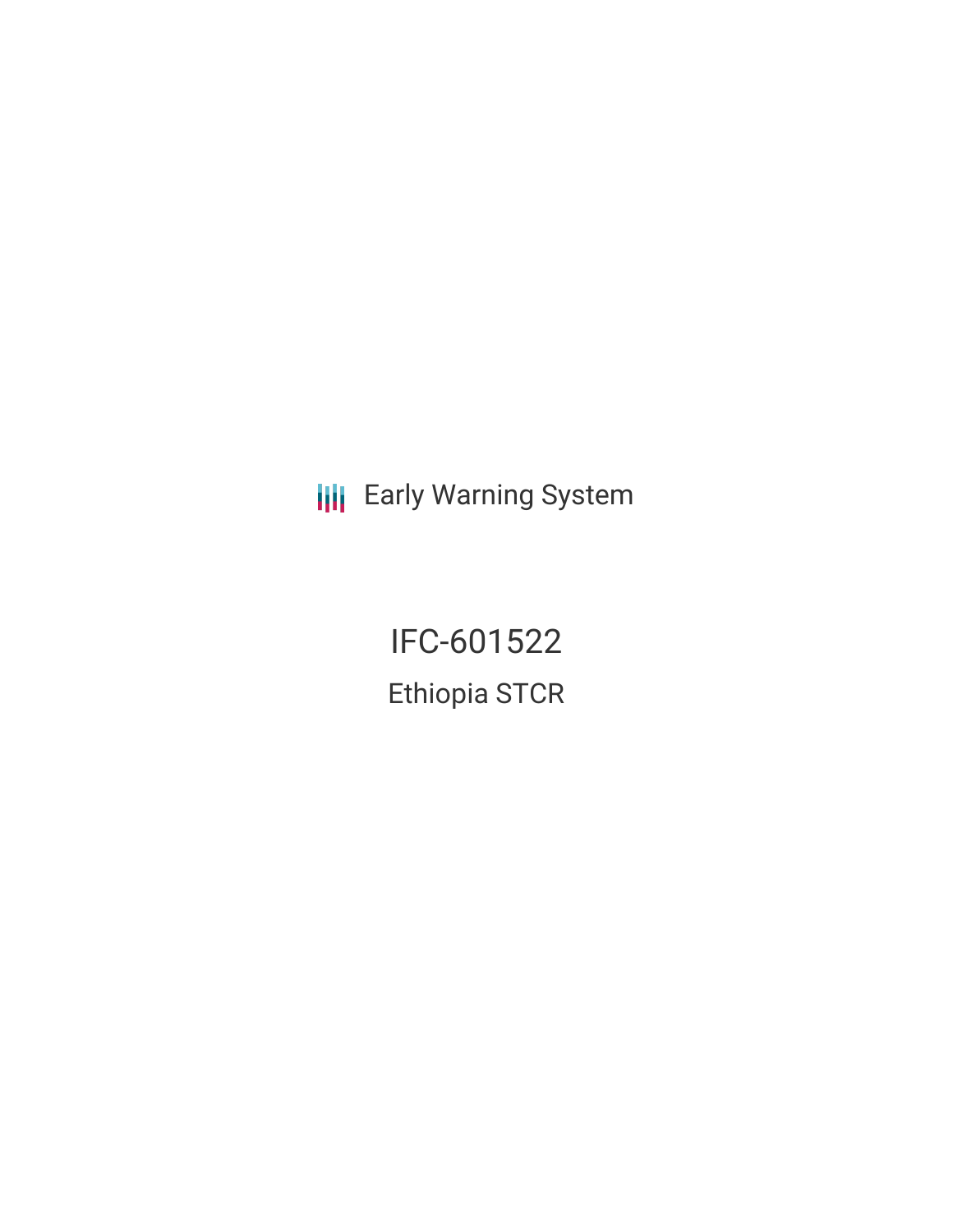## **Quick Facts**

| <b>Countries</b>               | Ethiopia                                |
|--------------------------------|-----------------------------------------|
| <b>Financial Institutions</b>  | International Finance Corporation (IFC) |
| <b>Status</b>                  | Active                                  |
| <b>Bank Risk Rating</b>        |                                         |
| <b>Voting Date</b>             | 2016-05-14                              |
| <b>Borrower</b>                | Government of Ethiopia                  |
| <b>Sectors</b>                 | Communications, Finance                 |
| <b>Investment Amount (USD)</b> | $$0.46$ million                         |
|                                |                                         |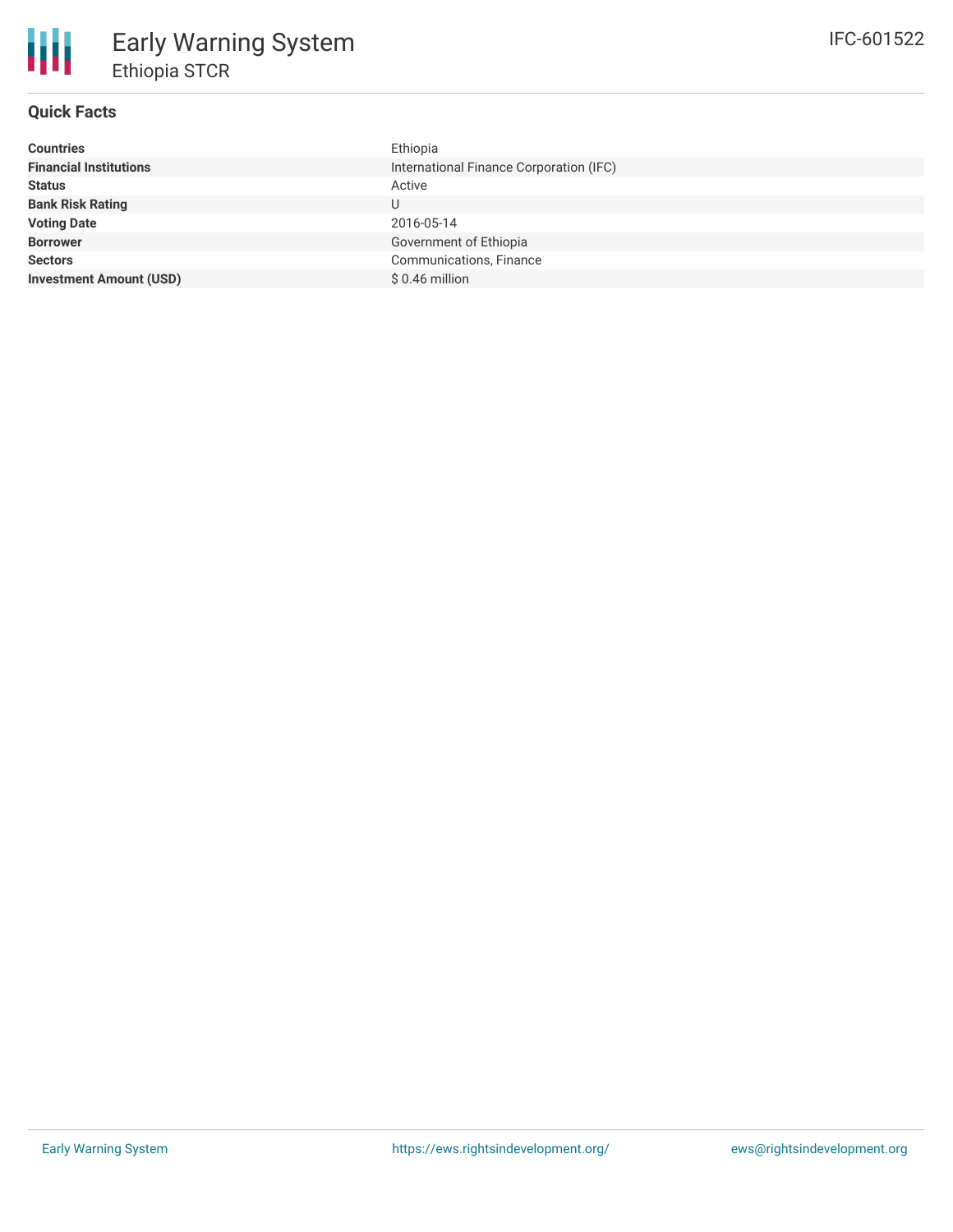

## **Project Description**

The project provides the Government of Ethiopia with technical assistance to enact best practice for secured transactions and collateral registry laws and regulations. Additionally, the project will develop a modern collateral registry for security interests in moveable property and launch of the registry operations. Further, the project will include the implementation of a communication and training plan on the reforms undertaken, specifically targeted at relevant public and private sector stakeholders.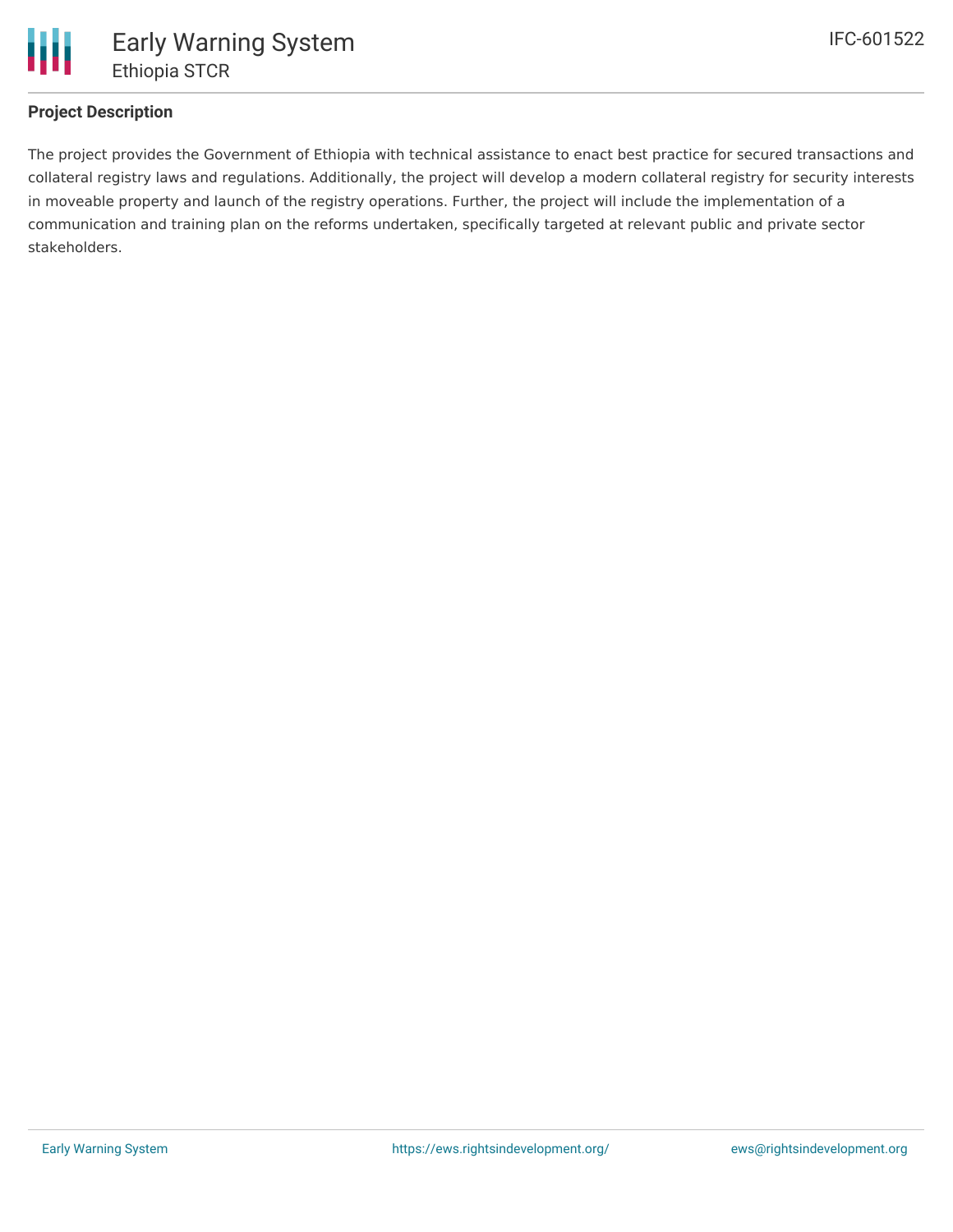## **Investment Description**

• International Finance Corporation (IFC)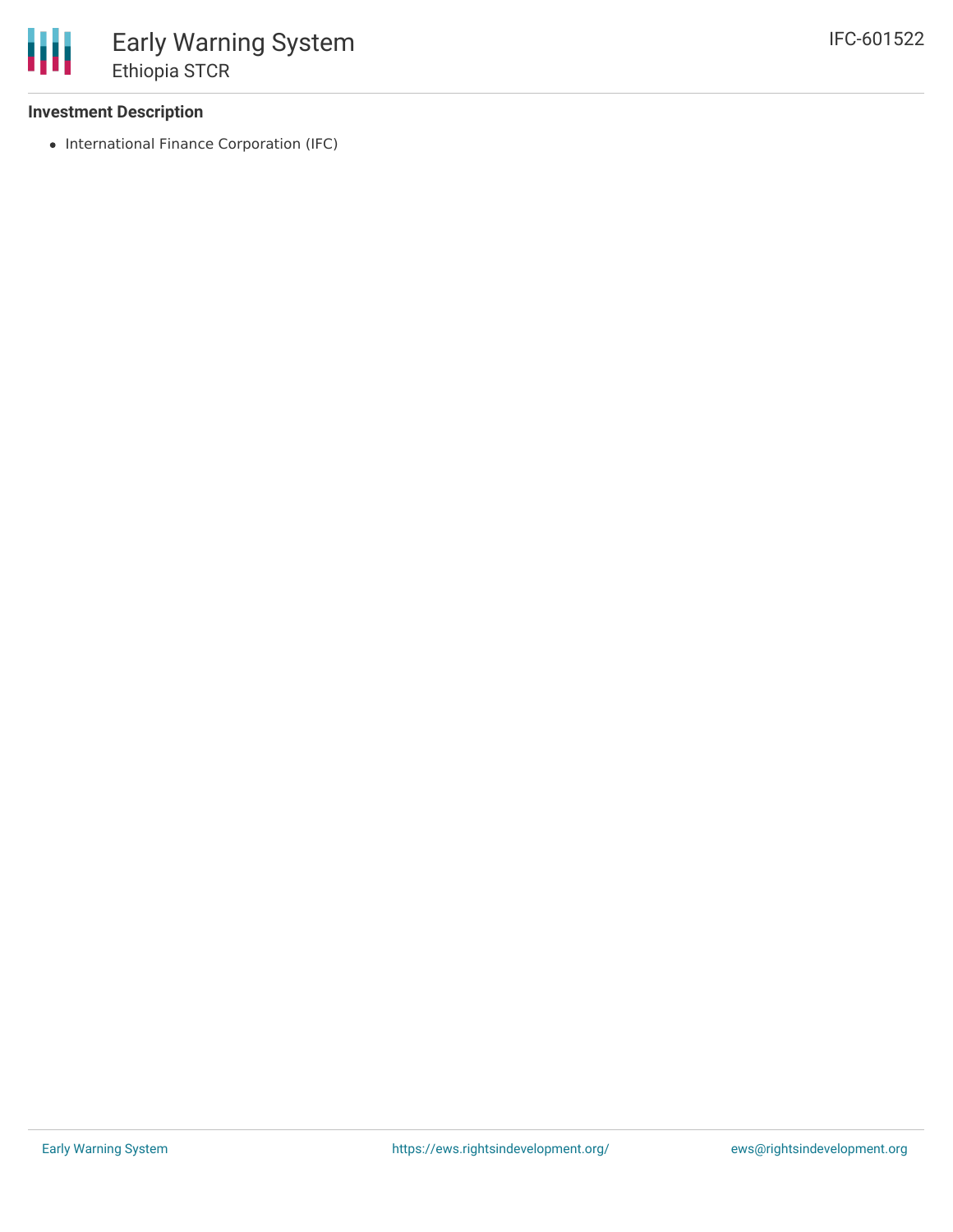ACCOUNTABILITY MECHANISM OF IFC

The Compliance Advisor Ombudsman (CAO) is the independent complaint mechanism and fact-finding body for people who believe they are likely to be, or have been, adversely affected by an IFC or MIGA- financed project. If you submit a complaint to the CAO, they may assist you in resolving a dispute with the company and/or investigate to assess whether the IFC is following its own policies and procedures for preventing harm to people or the environment. If you want to submit a complaint electronically, you can email the CAO at CAO@worldbankgroup.org. You can learn more about the CAO and how to file a complaint at http://www.cao-ombudsman.org/